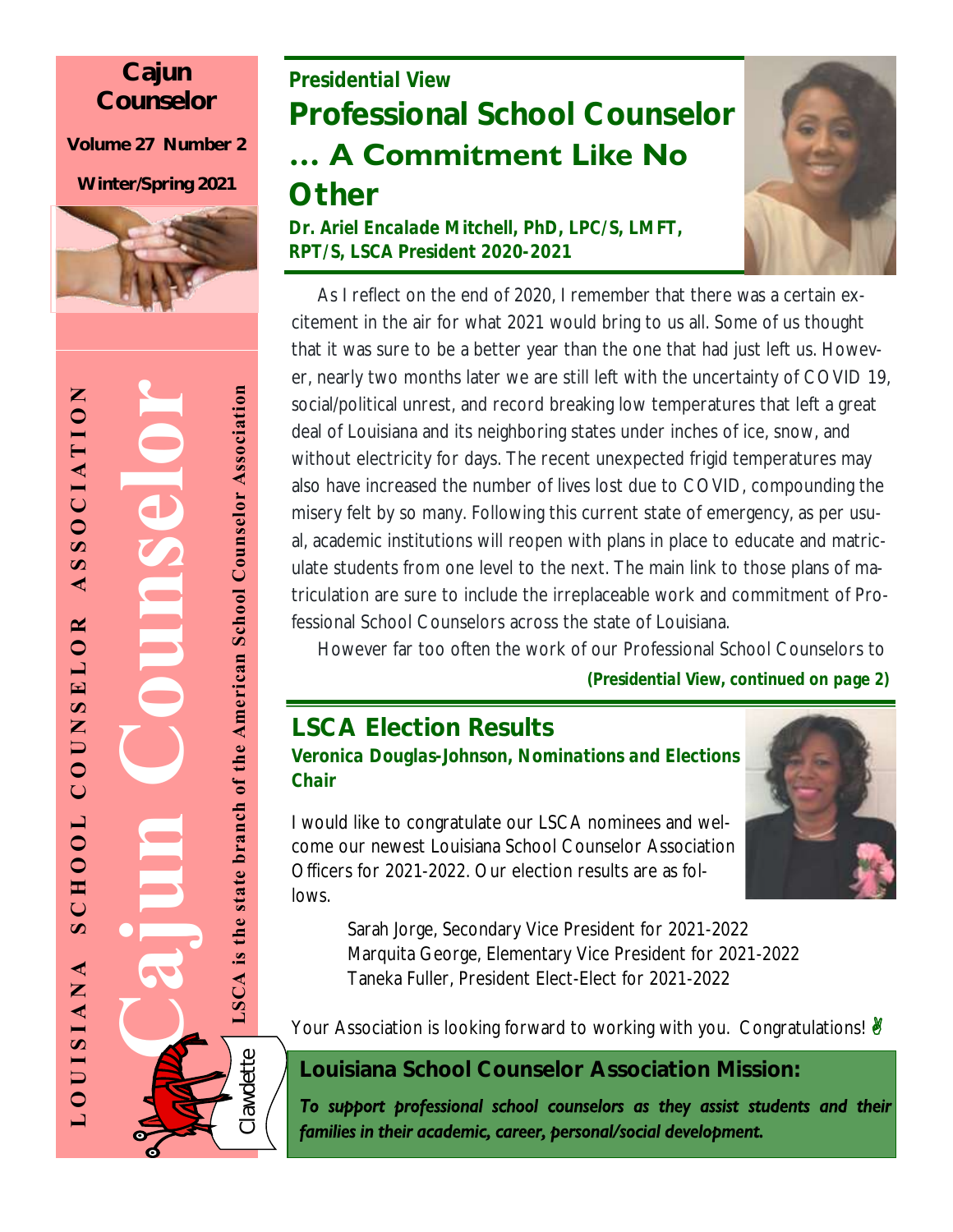## Inside this Issue…

- *N* Presidential View from Dr. Mitchell on page 1
- *N* LSCA Election Results from Mrs. Douglas-Johnson on page 1
- Interested in the reconstituted Ethics and Professional Standards Committee, see the article on this page and page 9
- *U* LSCA Recognizes 2020 Counselors of the Year, page 3
- LSCA Area Vice Presidential reports begin on page 5
- New LSCA Website featured on page 9
- LSCA Leadership Roster for 2020-21 is on page 10
- Kudos to our outgoing Technology Chair, on page 11

#### *Presidential View, continued from page 1*

go unnoticed and unacknowledged, but today on behalf of the Louisiana School Counseling Association, please know that we see you! We are aware of your efforts, strength, and tenacity. Additionally, we want you to know that we are also working for you and the entire profession. From a task force created to lobby for state level acknowledgment of the Professional School Counselor title to the continuing education provided by our board members, we are doing our best to serve the interest of all Professional School Counselors in Louisiana.

 As we move forward through trying times, I want to close my message to you today with a challenge. I challenge you to take care of your mental health as you tend to the mental health of everyone around you. This challenge includes taking time for yourself, understanding that sometimes it is okay to not be okay, and seeking out support as needed. I must remind you that self-care is not selfish, it is self-preservation. We can and will get through this together! <u></u>

#### **The Newly Formed LSCA Counselor Ethics and Professional Standards Committee**

*Counselor Ethics and Professional Standards Committee* 

 LSCA has historically had an ethics committee to "Review the ethics and professional standards of this association annually and report deviations and assist the membership in understanding the association's Code of Ethics." It is with great pride that I announce a revitalization of the LSCA Counselor Ethics and Professional Standards Committee. I am honored to chair this important committee and lead its work. Joining me on the committee are many courageous and committed LSCA members including, Alexis Alexander, Toni Byers, Kalvin DeHart, Verna Estoque, Krissy Hightower, Denise Latour, Ellen Starkey, and Tara Washington.

 The committee will plan professional development on ethics, including workshops at conferences, webinars, LSCA Comes to You, and other venues to better assist the membership in understanding the association's Code of Ethics. Additionally, the committee will share resources through the LSCA website, write articles for the Cajun Counselor newsletter, and offer to be a resource for collaboration for Louisiana school counselors facing an ethical dilemma. Finally, one of the most important tasks will be to participate in the revisions of the ASCA Ethical Standards beginning in 2021 by providing feedback to the ASCA Ethics Committee.

We still have room for one or two more members on our committee. If you are interested, please reach out to [wendy.rock@selu.edu](about:blank) the email of Dr. Wendy Rock. **&**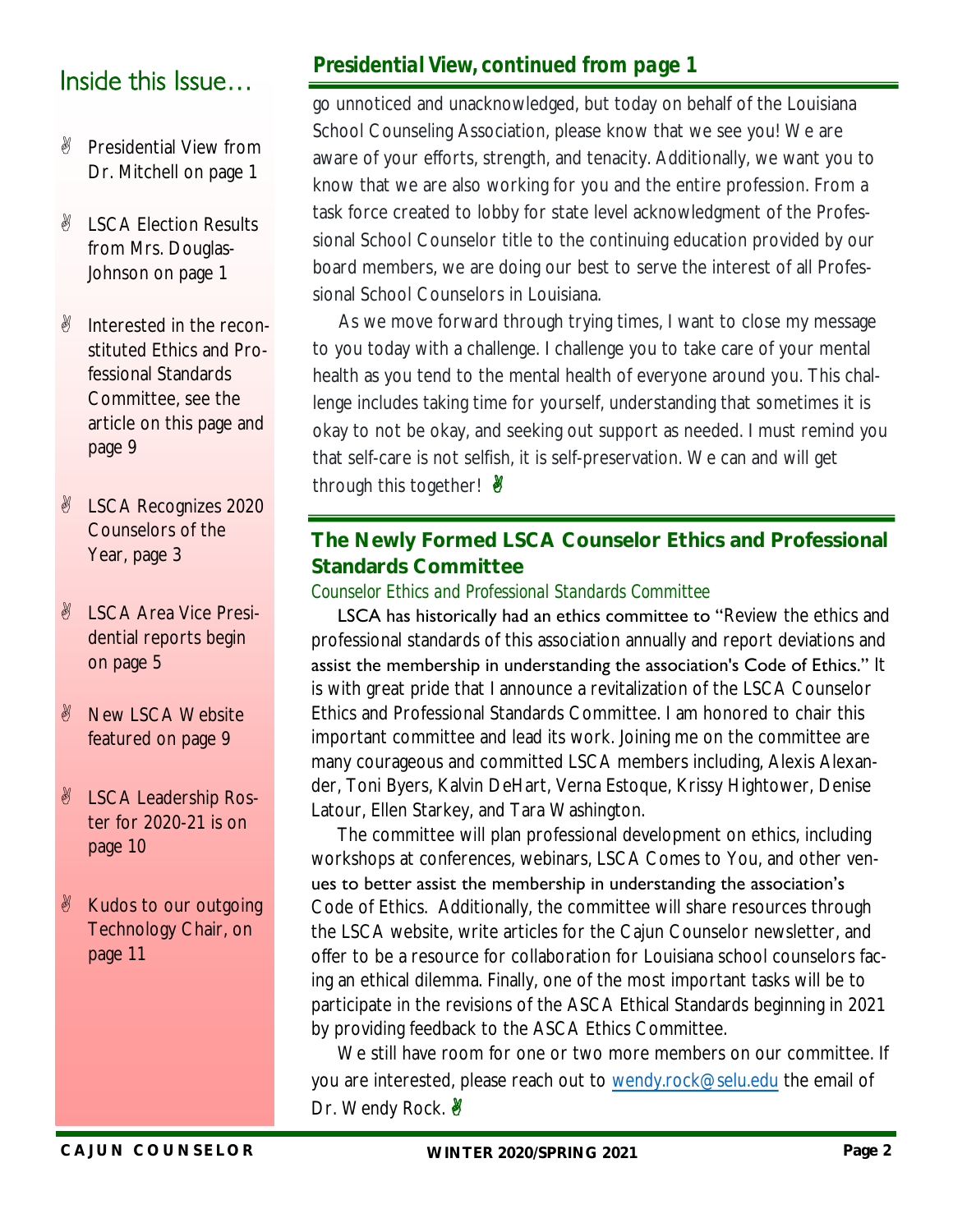

# **LSCA 2020 Awards and Recognitions**

*Co-Chairs Danielle Cole & Dr. Alice Cryer-Sumler* 

 The 2020 LCA Conference had a theme of "How Do We Know We are Good at What We Do?" As school counselors, the answers may vary depending on what age students we serve.

We may hear everything from the amount of positive praise and hugs received to the number of students we helped complete FAFSA and graduate on time. While all of these things matter, we know the importance of creating and implementing a comprehensive school counseling program. This year's conference gave us an opportunity to participate virtually in workshops to help build programs, address trauma, and focus on our own selfcare.

 As the Awards & Recognition Committee, we were are charged with recognizing those who were nominated for School Counselor of the Year. A short video and recognition information was shared with the district superintendents for the elementary, middle, and high school levels winners.

 All of our nominees are implementing top-notch Comprehensive Counseling Programs that serve all students in the school. The nominees were as follows:

### **Elementary School Counselors**

**Amy Arceneaux Milton Elementary, Lafayette Parish**

**Erin Bently A. A. Nelson Elementary, Calcasieu Parish**

**Jennie Hermann Norco Elementary, St. Charles Parish**

**Margo Rivet Lukeville Elementary, West Baton Rouge Parish** *(LSCA Recognizes, continued on page 4)*

Source of Image by <a href="https://pixabay.com/users/thedigitalartist-202249/?utm\_source=link-



**"The ultimate tragedy is not the oppression and cruelty by the bad people, but the silence over that by the good people ."**

> **― Rev. Martin Luther King, Jr.**

**"Our problems stem from our acceptance of this filthy, rotten system ."**

**―** Dorothy Day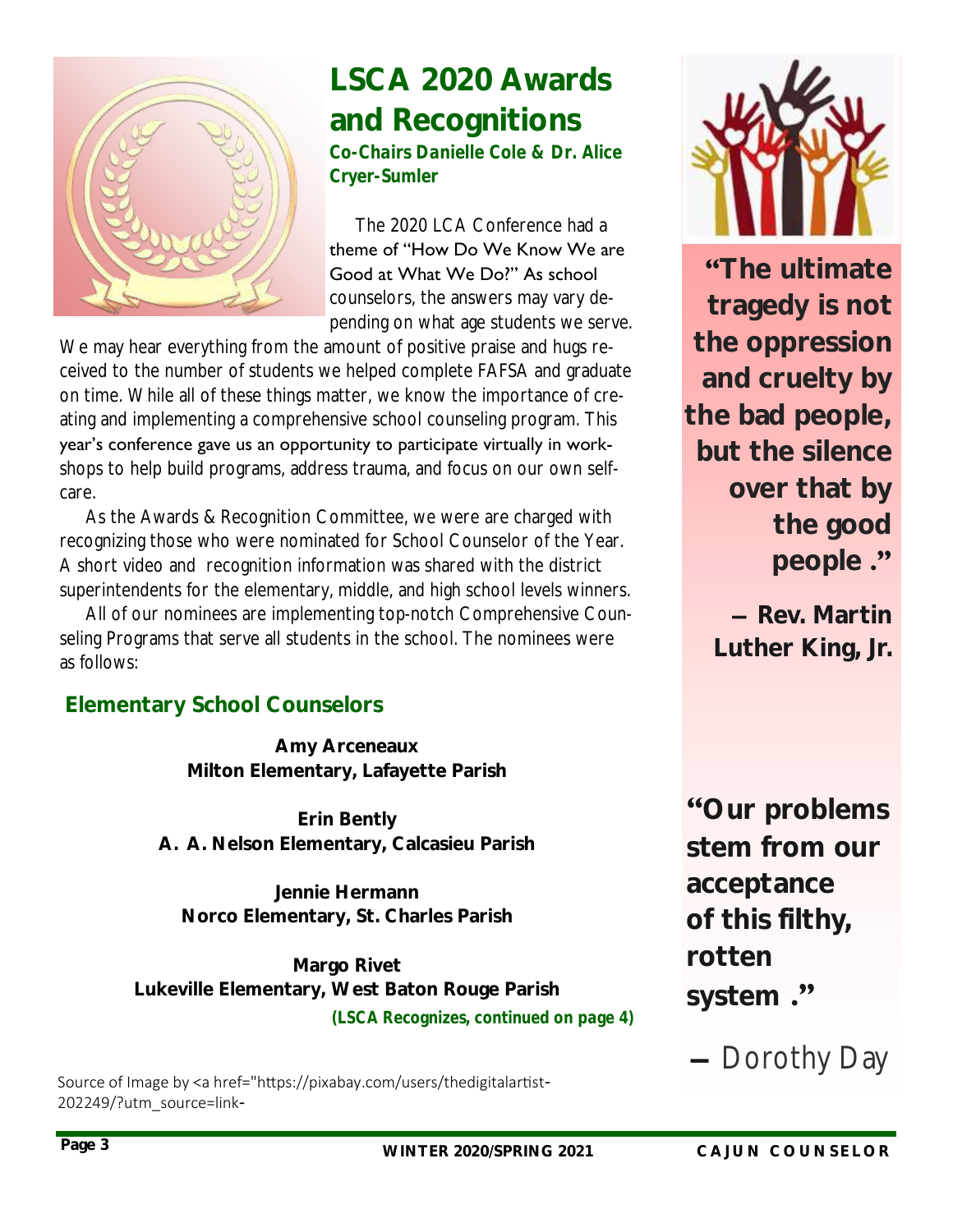#### *LSCA Recognizes, continued from page 3*

**"The ends you serve that are selfish will take you no further than yourself but the ends you serve that are for all, in common, will take you into eternity ."**





#### *LSCA Recognizes, continued from page 3*

#### **Middle School Counselors**

 **Hannah Broussard Broussard Middle, Lafayette Parish**

 **Destiny Jamison Walnut Hill Middle, Caddo Parish**

 **Francine Jumonville Albert Cammon Middle, St. Charles Parish**

 **Robin Wood Caroline Dormon Middle School in Rapides Parish**

#### **High School Counselors**

**Tristen Bergholtz Jonesboro-Hodge High, Jackson Parish**

**Hanna Daigle E. J. Sam Accelerated, Lafayette Parish** 

**Halee Eagles Tioga High School, Rapides Parish**

We are so excited to announce and congratulate our overall winners in each category:

Congratulations to **Ms. Amy Arceneaux, as the Elementary School Counselor of the Year** and the overall winner for Louisiana. She will go on to represent our state in Washington, D.C. She has worked at Milton Elementary School in Lafayette Parish for the last five years. She works alongside the administrators, teachers and support staff at her school, who are a part of the team that makes their school counseling program so impactful. She believes that she is a positive influence in the lives of her students. Superintendent Irma Trosclair is grateful that Amy is in the district and supporting the students. Mrs. Arceneaux is working hard to enhance her comprehensive school counseling program to make sure her students and parents know how they are better because of the skills *(LSCA Recognizes, continued on page 5)*

Image by <a href="https://pixabay.com/users/qimono-1962238/?utm\_source=link-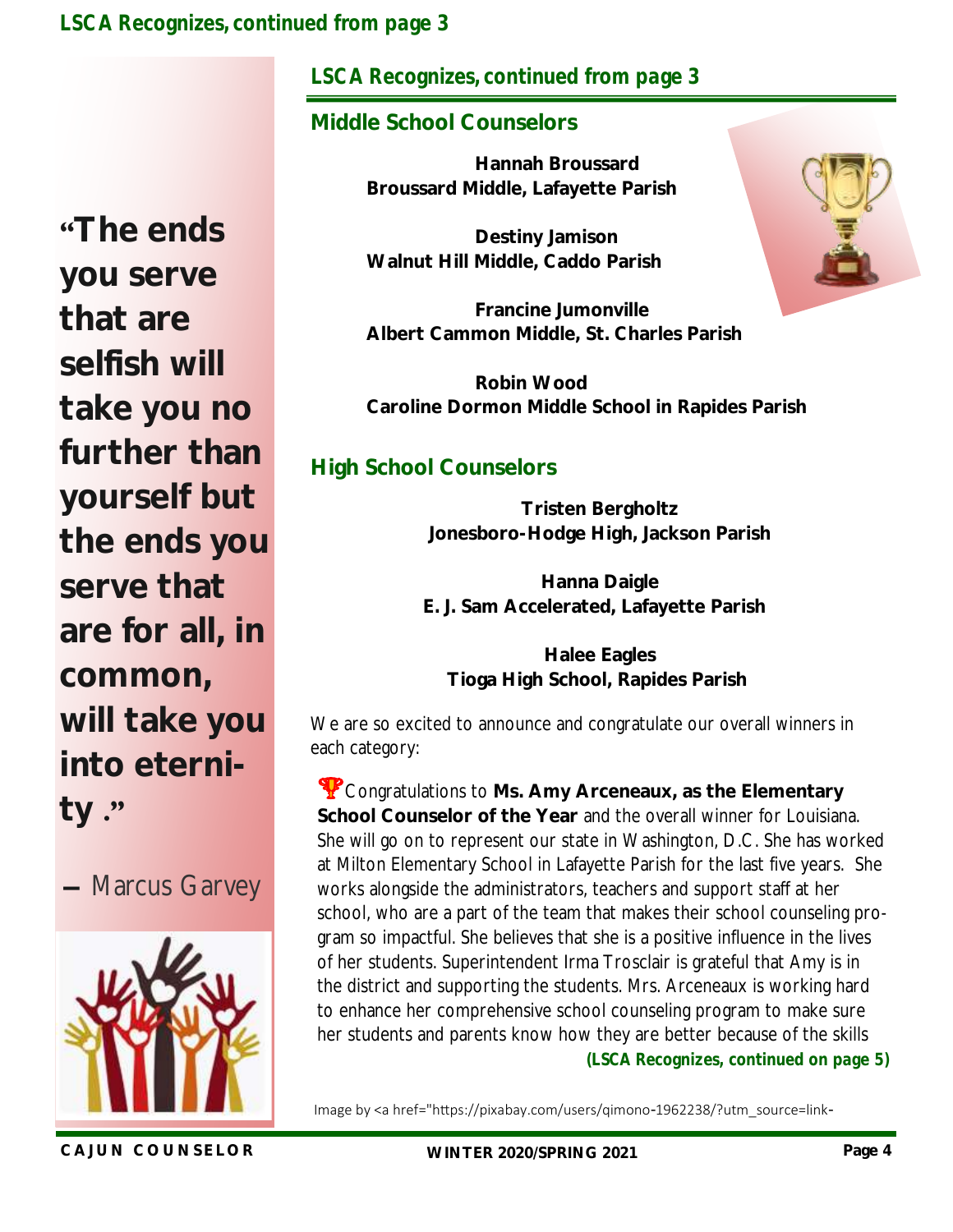and competencies they learned from her program, which includes classroom lessons, small groups and individual support.

Congratulations to **Ms. Destiny Jamison, as the Middle School Counselor of the Year**. She serves as the Vice-President of Caddo School Counselor Association. She volunteers as a coach in Caddo Parish's Amazing Shake Program and as the Red Apple Educator and Student Awards Chair for the Shreveport Bossier African American Chamber of Commerce (SBAACC). As a true advocate for her profession, she has visited Louisiana State Capital and sat in on education sessions advocating for the needs of school counselors. She is recognized for her groundbreaking work in the implementation of Trauma-Based Relational Intervention Strategies and Techniques. She has shared her knowledge and skills with her colleagues and the Louisiana Association of School Administrators of Federally Assisted Programs. Her work and dedication to her students and the community are phenomenal.

Congratulations to **Mrs.Tristen Bergholtz as the High School Counselor of the Year**. She is data-driven. She has helped to reduce the number of students failing three or more classes by 56%. She led the effort and implemented "The Great Kindness Challenge" at her school, making this the first school in the district to become a Kindness certified school. Tristen uses advocacy, leadership, collaboration, and a systematic change in every aspect of decision-making in order to make a difference with students. Tristen embraces the mantra, "Doing what is right isn't always easy, but it is always right." She believes that it embodies the concept of leadership.



 Just as the counselors above have been recognized for their commitment to overall student success, it is time to nominate school counselors for the 2021 School Counselor of the Year. There are numerous counselors helping to build better humans through comprehensive counseling programs across the state. If you would like to nominate a school

counselor, please do so at ([www.lsca.schoolcounselorawards.org\).](http://www.lsca.schoolcounselorawards.org) All nominations should be made by Friday, April 9, 2021. The deadline for application submissions is Friday, April 30, 2021 at midnight. For additional information contact: D. Cole at dtcole80@gmail.com or Dr. A. Cryer-Sumler at acryersumler@stcharles.k12.la.us.



**"In these days** 

**of difficulty, we Americans everywhere must and shall choose the path of social justice…, the path of faith, the path of hope, and the path of love toward our fellow man."**

> **―** Franklin D. Roosevelt

Source of Image by <a href="https://pixabay.com/users/thedigitalartist-202249/?utm\_source=link-attribution&amp;utm\_medium=referral&amp; utm\_campaign=image&utm\_content=5289990">Pete Linforth</a> from <a //pixabay.com/?utm\_source=linkribution&utm\_medium=referral&utm\_campaign=image&utm\_content=5289990">Pixabay</a>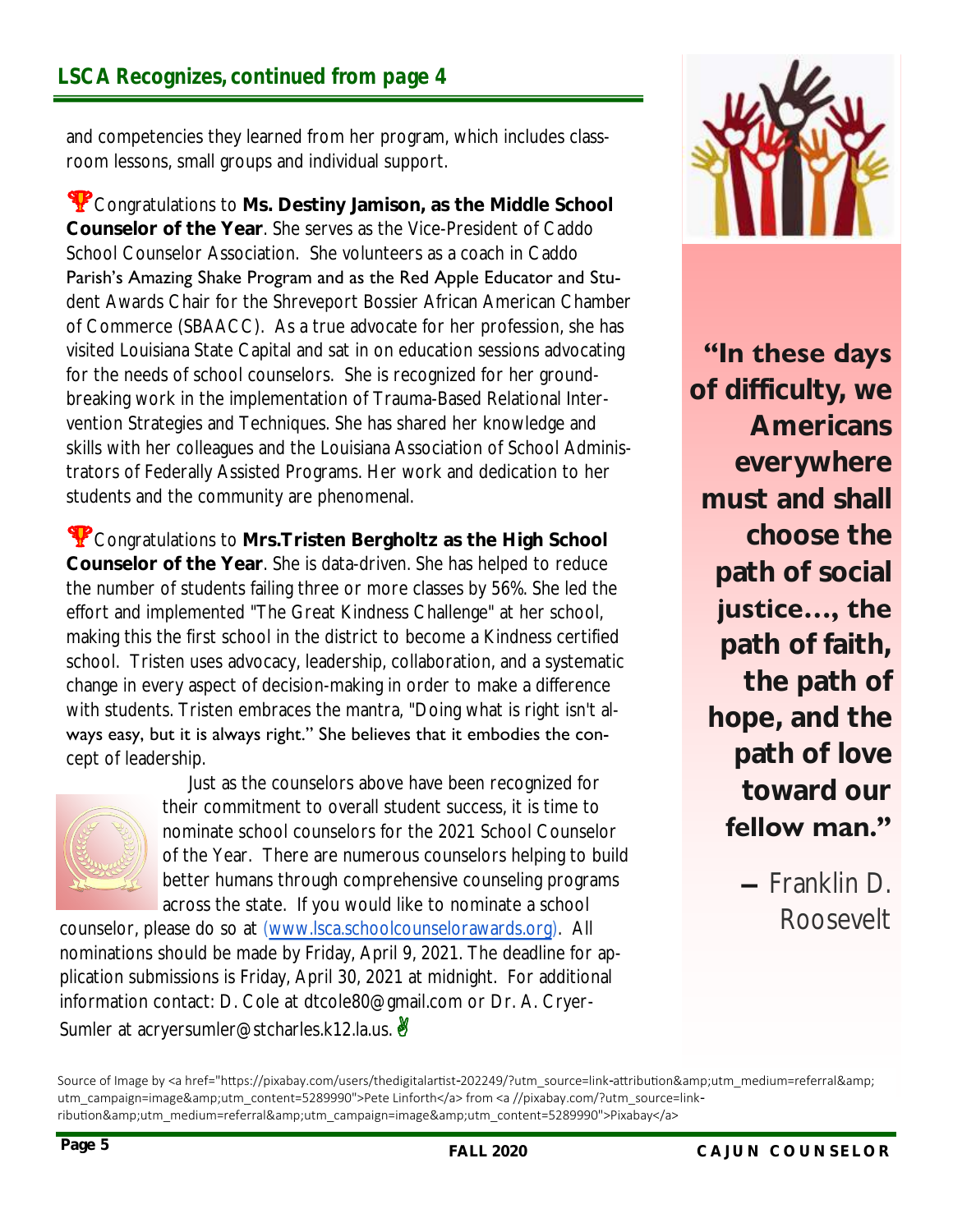



#### **Finish Strong!** *Miriam Davis, Elementary Vice President*

This school year has definitely been one for the books! The last few months have definitely been challenging, however, I

have persevered and I hope that you have too!

Last month, we celebrated National School Counseling Week, which is a time to celebrate all the wonderful things that counselors do. This year, I celebrated it a little differently. I chose to reflect on what it truly means to be a school counselor. There were times throughout the school year where I doubted if I were truly helping my students. I even felt discouraged because I felt like I was experiencing hardships by myself. Speaking with other school counselors helped me to realize that I was not alone.

As we continue to persevere for the last few months of school, I encourage you to finish strongly. Take into account all the amazing things that you have done this year even though you may not think that they have mattered, trust me, they have. Take out time during the summer months to reflect on this wild, crazy, and amazing year to make next year an even greater one for you, your students, and their families!

I would love to hear how you coped with the challenges of this school year! Please reach out to me by emailing me at:

**[mxdavis@lpssonline.com.](mailto:mxdavis@lpssonline.com)**



*Reports continue in next column*

#### **Let's Connect**

*Mary M. Speed, MA, NCC, LPC, Middle Level Vice-President* 

 Greetings Middle School Counselors! How are you? How has the new semester started out? I hope you felt the love during School Counselor Week!! You are



much appreciated, and I saw so many wonderful gestures of gratitude for our School Counselors. We know you are working hard, and with continuing to move back and forth from virtual to in-person learning (and vise-versa), you may be longing for connection, support, and/or a community to bounce around ideas.

 I've heard and read about so many new requests of our School Counselors including impromptu presentations for students and staff as well as needed consultation around crisis situations. LSCA is here to support you. In the previous edition of the Cajun Counselor, I noted that I wanted to become a board member to stay connected to fellow School Counselors, to be able to learn and grow as a professional, and to further advocate for our profession. These are things that we can accomplish together.

 To move forward, we will be reaching out to School Counselors around the state to connect, support, and build relationships in our LSCA community. We want to encourage connectedness so that we can be here for each other and learn from one another. I really enjoy speaking with School Counselors, learning about your work, and learning what's working for you so if you would like to connect before we directly reach out to you, please contact me at [maryspeed.ma@gmail.com.](mailto:maryspeed.ma@gmail.com) 

 Additionally, check out our new LSCA website! [www.louisianaschoolcounselor.com](http://www.louisianaschoolcounselor.com/) and you can connect with the LSCA board by clicking the "Let's Chat!" button at the bottom right. We want to hear your ideas, concerns, and questions. This can aid in directing upcoming profes-

*(Vice Presidents Reports, continued on page 7)*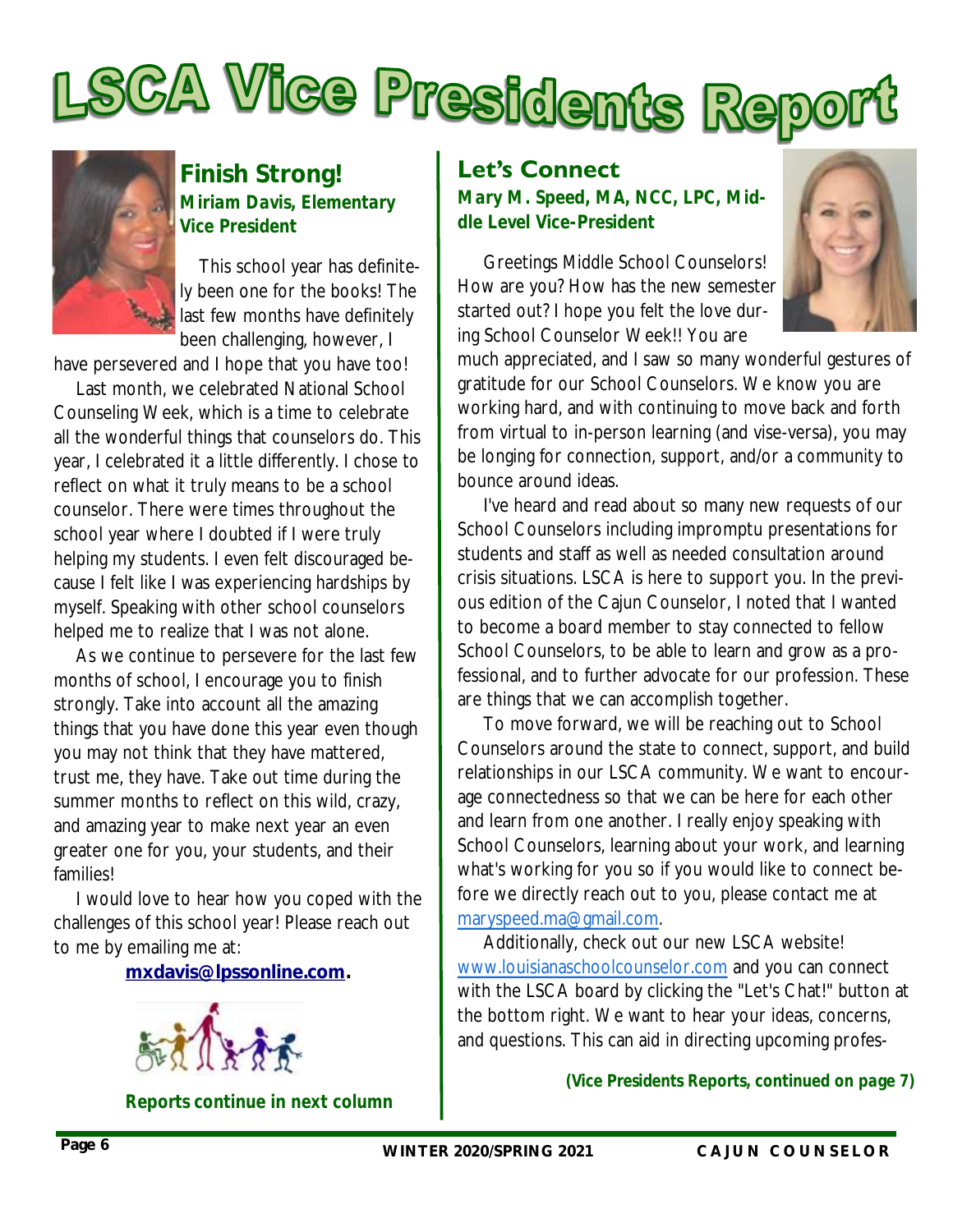sional developments and can help our School Counselors' voices be heard. I look forward to getting to know you and to learning more about the needs of our Middle School Counselors in Louisiana. Take Care!





#### **How Did YOU Celebrate It?! Amanda Duplantier, Secondary School Vice President**

 Although National School Counseling Week was in February, I am wondering how you decided to celebrate it in your school. I hear all the time how people have no

clue what we do and I can say I have said this same thing before. And I know February is a difficult month — second month of the year, Black History Month, Heart Health Month, and National School Counseling Week! What is so great about National School Counseling Week is that is allows us an opportunity to brag about our work. Not only can we share what we do with others, but we can thank those who help our programs to run effectively.

 If we think back to February 2020, we would NEVER have pictured how much our work would change and evolve in such a short time. By next year, we could have the pandemic in our rear view mirror! How much we would have to share about how High School Counselors met the challenges and served our students in unique and appropriate ways to help them cope, survive, and even thrive!

 I am inspired to hear how high school counselors are working to make sure their roles and duties remained accessible and equitable for all students no matter where they were physically or emotionally. When it was necessary to work from home and we were no longer able to see students everyday, we did not give up on the important idea of being THERE for our students.

 National School Counseling Week is always the first week of February. We are COUNSELORS, after all! We know how to PLAN! We have 10 months to plan the activities for our 2022 National School Counseling Week to remind ourselves how we helped our students, schools and communities during an extremely stressful time. I can't wait to hear how YOU celebrate, it next year!!

**"When asked if I am** 

**pessimistic or optimistic about the future, my answer is always the same: If you look at the science about what is happening on earth and aren't pessimistic, you don't understand data. But if you meet the people who are working to restore this earth and the lives of the poor, and you aren't optimistic, you haven't got a pulse. What I see everywhere in the world are ordinary people willing to confront despair, power, and incalculable odds in order to restore some semblance of grace, justice, and beauty to this world."**

**―** Paul Hawken

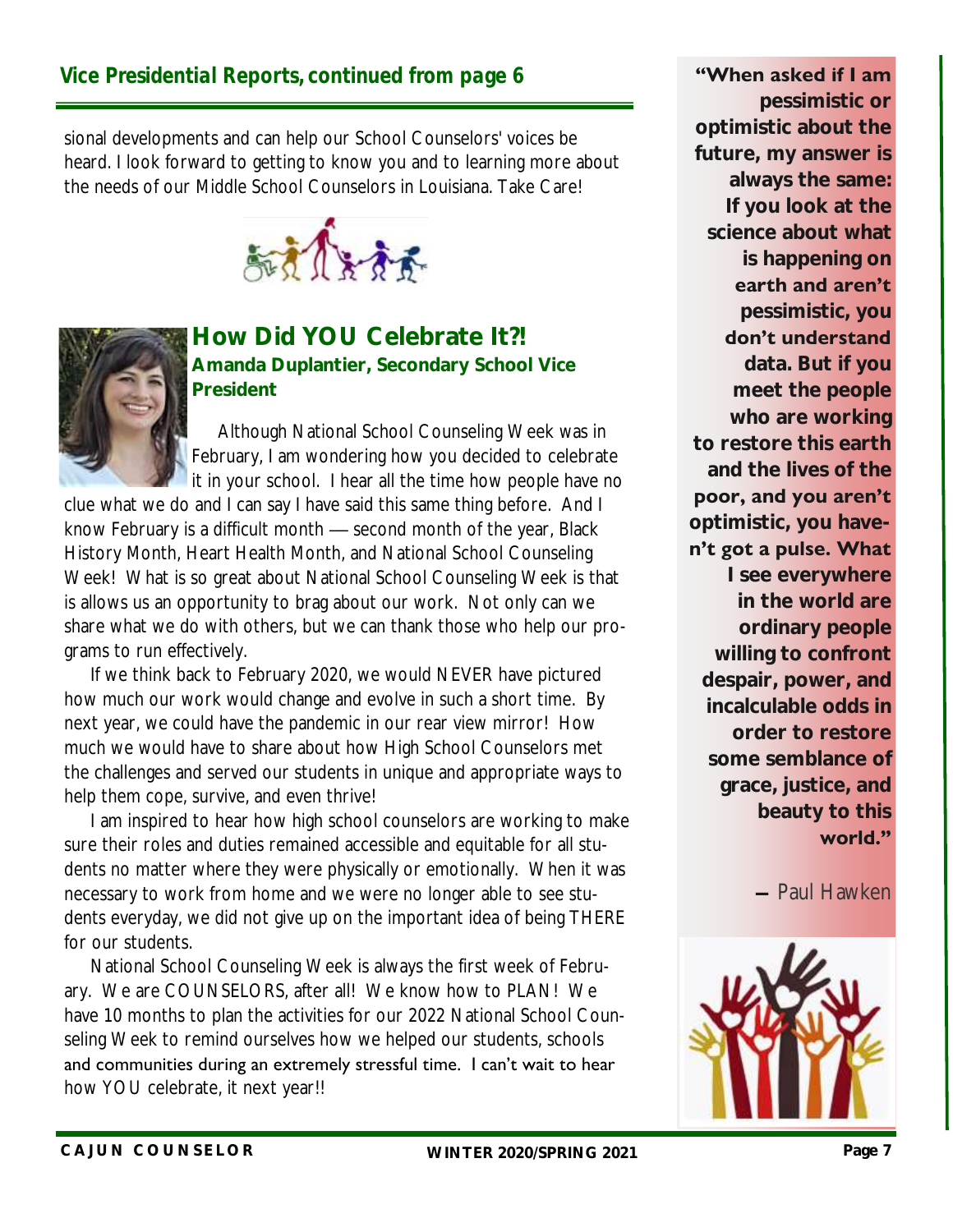

**"Prisons do not disappear social problems, they disappear human beings. Homelessness, unemployment, drug addiction, mental illness, and illiteracy are only a few of the problems that disappear from public view when the human beings contending with them are relegated to cages."**

#### **The Ethics of Black Lives Matter** *Counselor Ethics and Professional Standards Committee*

 As I read posts on school counselor Facebook Groups, I am surprised to see the same arguments and rhetoric that have infiltrated our media, social and otherwise. I considered counselors to have more insight and understanding based on education and experience than my family members, friends, and acquaintances who have never taken a cross-cultural counseling course. And yet, there is the phrase "All Lives Matter" in a post on a page for professional school counselors.

 We all can agree that school counselors address *all* students' academic, career, and social/emotional development. In our world, all lives do matter. However, we must recognize that we have populations of students who have been historically marginalized, and today I am focusing on our Black students. As a result of marginalization and oppression, there have been opportunity gaps that have disadvantaged Black students leaving them behind peers who have been afforded more opportunities based on skin color and economic advantage. As data-informed practitioners, we can see it in the numbers. If you want to know how your school's Black student population is faring compared to White students, and if the data on students of color is proportional to overall enrollment, look up your school on the Civil Rights Data Collection website: [https://ocrdata.ed.gov/.](about:blank) Until we address the discrepancies that

**―** Angela Davis

*(Ethics of Black Lives Matter, continued on page 9)*

## **Have You Seen Our New Website?!**

LSCA would like to hear from you. As you read through the information provided in this newsletter, I urge you to consider reaching out to any of our board members to share your needs and your talents. Visit our redesigned website and click the contact link to share your thoughts with us. Your voice matters and we would love to hear from you!  $\frac{N}{2}$ 



**C A J U N C O UN SE L OR WINTER 2020/SPRING 2021 Page 8**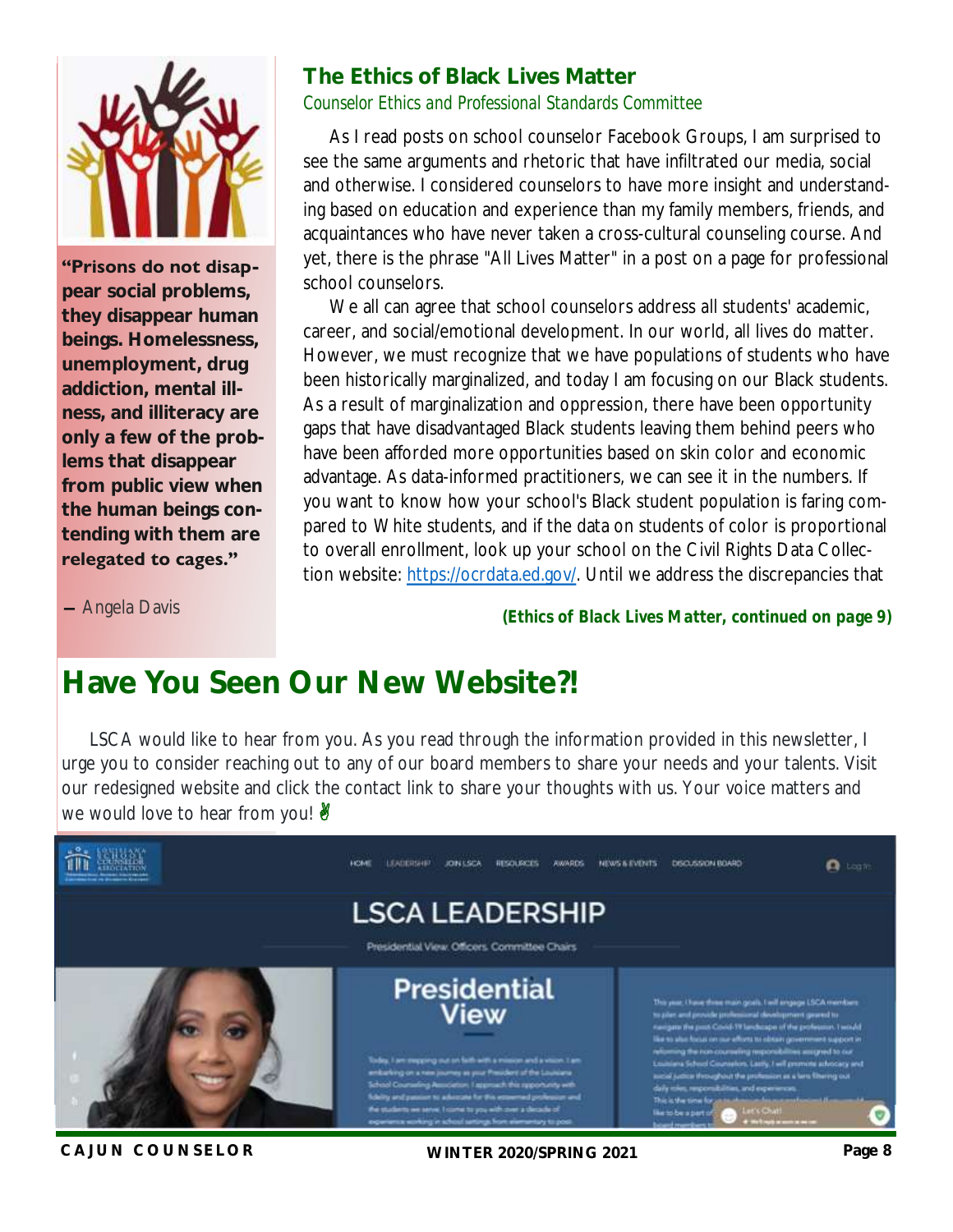## *The Ethics of Black Lives Matter, continued from page 9*

exist, demonstrating that Black Lives Matter, we are not demonstrating that all lives matter. Our Black students are part of the "all."

 I recognize that the term Black Lives Matter has become politicized due to the organization started by three women following the acquittal of the man who killed the young Black unarmed teenager, Trayvon Martin. Some people do not accept some of the founding members' ideologies, or maybe they do not agree with some of the group's calls to action, like defunding the police. It is okay to have differences of opinion on these matters. However, we cannot understate the importance and significance of the words Black Lives Matter.

 As school counselors, our ethical standards call us to action. Section A.10 addresses *Underserved and At-Risk Populations*; however, I want to focus on standards *B.2.m* and *B.3.i*. Ethical standard *B.2.m* states that school counselors "Promote cultural competence to help create a safer more inclusive school environment." Ethical standard B.3.i calls us to "Monitor and expand personal multicultural and social-justice advocacy awareness, knowledge and skills to be an effective culturally competent school counselor. Understand how prejudice, privilege and various forms of oppression based on ethnicity, racial identity, age, economic status, abilities/disabilities, language, immigration status, sexual orientation, gender, gender identity expression, family type, religious/spiritual identity, appearance and living situations (e.g., foster care, homelessness, incarceration) affect students and stakeholders."

 What are you doing for your professional development to monitor and expand your multicultural and social-justice advocacy awareness, knowledge, and skills, especially during this time of civil unrest following the death of Ahmaud Arbery, George Floyd, Breonna Taylor, and so many others? What are you doing to understand better the struggles faced by your Black and Brown students? How are you using your knowledge and skills to promote cultural competence in your school and to create a more inclusive school environment, one where all students feel safe? As school counselors, we are in a unique position to dismantle the systemic barriers that continue to oppress and disadvantage our students of color. Once those barriers are broken down and cease to exist, and our Black students have the same opportunities and demonstrate achievement at the same level as their White peers, we can then authentically claim that all lives matter.

 I invite any comments or questions at [wendy.rock@selu.edu.](about:blank) We still have room for one or two more members on our committee. If you are interested, please reach out to Dr. Wendy Rock at [wendy.rock@selu.edu.](about:blank)

**"The function of education is to teach one to think intensively and to think critically. Intelligence plus character that is the goal of true education." —Rev. Martin Luther King, Jr.**



y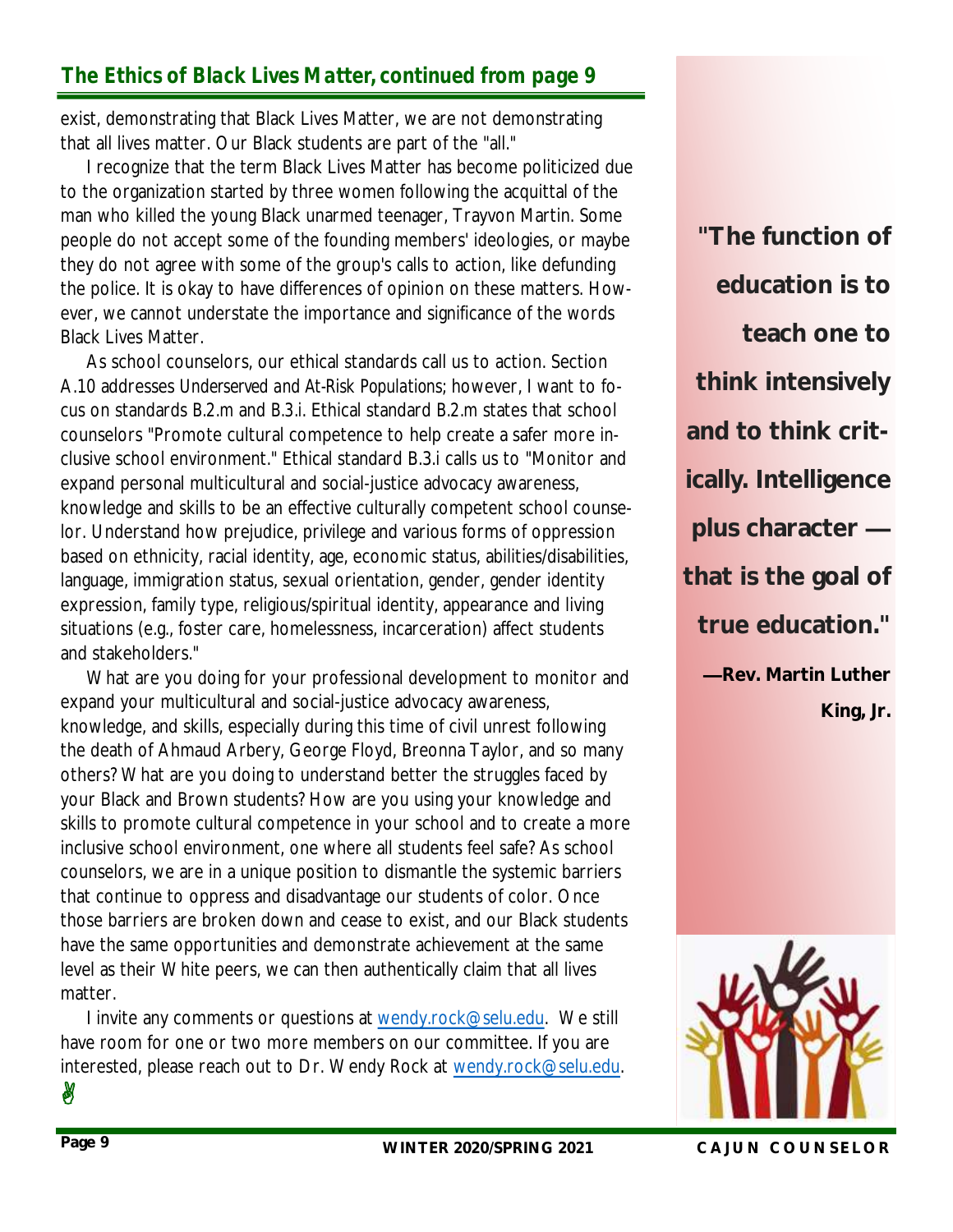*Editor's Note: Thanks to YOUR active membership, the board has expanded!! If you wish to contact any member of the LSCA Leadership, simply click on the email hyperlinks below! Many of these committees are still seeking members!* 

| <b>Louisiana School Counselor Association's</b><br>Leadership Roster for 2020-2021                                                                                                                                                                                                                   |                                                                                                                                                                                                                                                                         |                                                                                                                                                                                                                                                                     |
|------------------------------------------------------------------------------------------------------------------------------------------------------------------------------------------------------------------------------------------------------------------------------------------------------|-------------------------------------------------------------------------------------------------------------------------------------------------------------------------------------------------------------------------------------------------------------------------|---------------------------------------------------------------------------------------------------------------------------------------------------------------------------------------------------------------------------------------------------------------------|
| <b>LSCA Officers</b>                                                                                                                                                                                                                                                                                 | Committee Chairs and Co-Chairs                                                                                                                                                                                                                                          |                                                                                                                                                                                                                                                                     |
| Dr. Ariel Encalade Mitchell,<br>President<br>Amitch11@xula.edu<br>Veronica Douglas-Johnson,<br>Past President<br>jarelle2npower@aol.com<br>Kesha Simmons,<br><b>President Elect</b><br>kmsimmons@caddoschools.org<br>Dr. Dymphna Davis,<br><b>President Elect Elect</b><br>phdddavis191307@gmail.com | Awards Co-Chairs:<br>Danielle Cole and<br>Dr. Alice Cryer-Sumler,<br>dtcole@Ipssonline.com<br>acryer-sumler@cox.net<br>Vacant,<br><b>Ethics Board and</b><br>Professional Certification<br>Pamela Radford*,<br>Finance<br>Chauntreniece Davis,<br>Graduate Student Rep. | Tara Washington,<br>Public Relations/Advocacy<br>twashington97@ebrschools.org<br>Vacant<br>Research Grant & Scholarship<br>Chair<br>Rachel Young, Social Media<br>Rachelyoung43@gmail.com<br>Leslie Lancaster,<br>Social Media @ Conference<br>LLancaster@Isdvi.org |
| Claire Barry, Secretary<br>chbarry@uno.edu                                                                                                                                                                                                                                                           | Membership Committee:<br>Dr. Ariel Mitchell and all Vice<br>Presidents                                                                                                                                                                                                  | *see first column for member's<br>contact information contact info                                                                                                                                                                                                  |
| Pamela Radford, Treasurer<br>Vacant, Parliamentarian<br>Miriam Davis,<br><b>Elementary Level VP</b><br>miriamdavis77@gmail.com                                                                                                                                                                       | Kesha Simmons,*<br>Long-Range Planning<br>Veronica Douglas-Johnson, *<br><b>Nominations &amp; Elections</b><br>Brenda Eccles,<br>Policies/Procedures/By-Laws and                                                                                                        | 2021<br>Counselors of the Year:<br>Amy Arceneaux,<br>Milton Elementary,<br>Lafayette Parish                                                                                                                                                                         |
| Mary Speed, Middle Level VP<br>maryspeed.ma@gmail.com<br>Amanda Duplatier,<br>Secondary VP<br>Amanda.duplantier@gmail.com<br>Dr. Stephanie Eberts,<br>Post Secondary VP<br>seberts@Isu.edu                                                                                                           | <b>Government Relations</b><br>bdeccles@lpssonline.com<br>Vacant<br>Professional Development<br>Vacant for this year<br>Luncheon Program<br>Vinetta Frie, Publications<br>frienews@yahoo.com                                                                            | Destiny Jamison,<br>Walnut Hill Middle, Caddo Parish<br>Tristen Bergholtz,<br>Jonesboro-Hodge High,<br>Jackson Parish<br>OUISIANA<br>ноог<br>HIBUTING TO BTUDENTS BUCCESS                                                                                           |
| CAJUN COUNSELOR                                                                                                                                                                                                                                                                                      | WINTER 2020/SPRING 2021                                                                                                                                                                                                                                                 | Page 10                                                                                                                                                                                                                                                             |